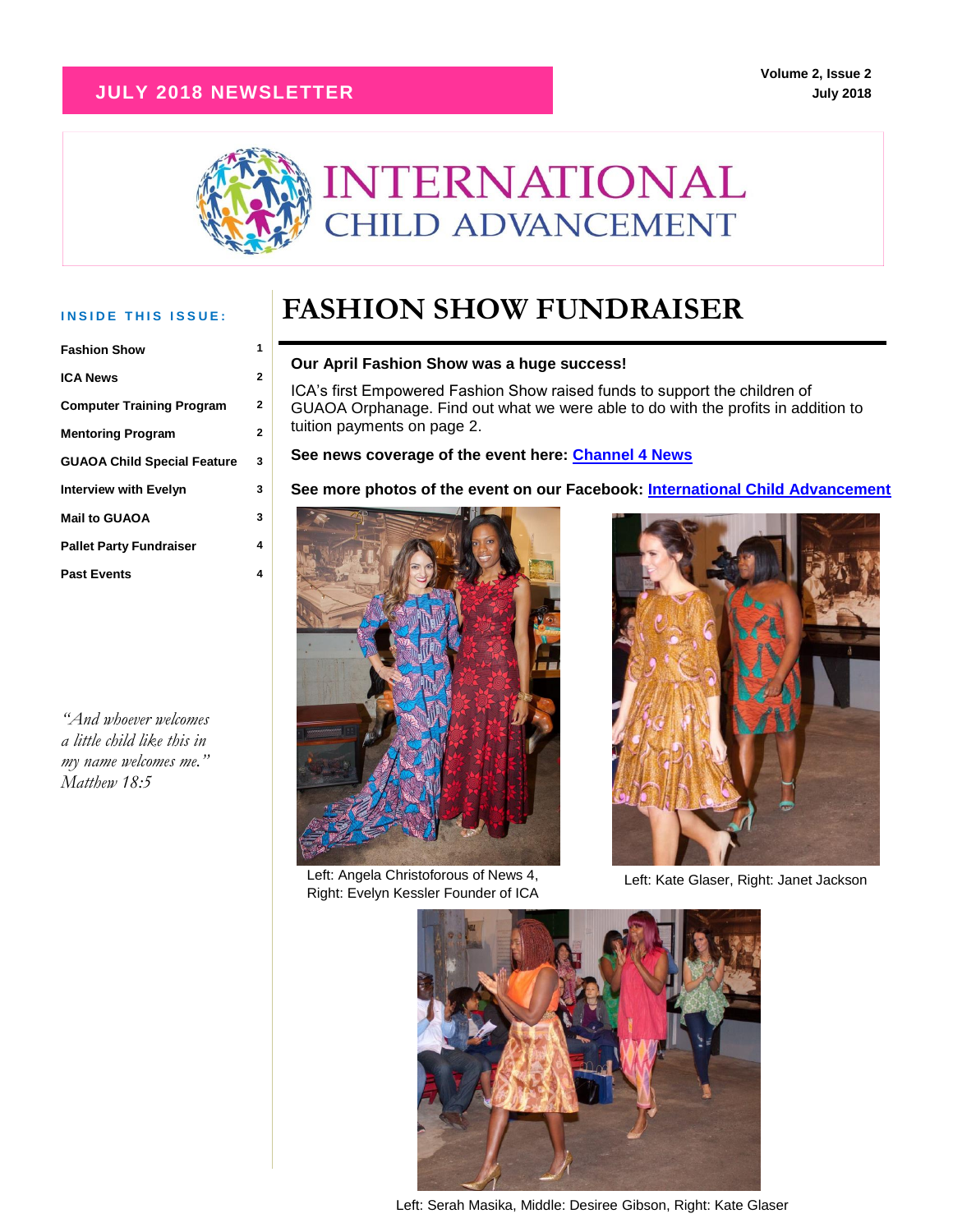### **International Child Advancement News**

#### **Report Cards**

Keep a look out for your children's report cards! The report cards will be distributed by the end of July along with letters from the children to their sponsors.

#### **ICA Selected to receive free marketing services!**

We are fortunate to be one of the local non-profits who have been selected by J. Fitzgerald Group to receive free marketing services from their CreateAthon event.

**Learn more here:**

[Jfitzgerald Group -](https://jfitzgeraldgroup.com/createathon/) 2018 Createathon [WNY Papers News Coverage](https://www.wnypapers.com/news/article/current/2018/06/18/133042/9-nonprofits-from-across-wny-to-receive-free-createathon-services)





### **GUAOA Vocational Computer Training Program**



Thanks to funds raised at the Empowered Fashion Show Fundraiser, we are excited to announce the launch of a Vocational Computer Training Program this fall at the orphanage!

We were able to purchase 5 monitors, 5 desktops and a printer.

Thank you to everyone who attended, volunteered, sponsored and donated to the event! Without you, this program would not have been possible!

More information to come after the program has launched!

# **ICA Mentoring Program**

We are proud to announce the launch of our virtual Mentoring Program! This program focuses on engaging older teens with young professionals to encourage their personal and career development. The goal is to help our mentees develop a sense of vision for their future through encouragement, selfassessment, self-reflection and affirmations.

*"I hope I can assist you by sharing my skills, knowledge, wisdom and insight on things I have learned as a young woman of African descent. For instance, I learned as a teenager to study lessons, never settle for less, ask questions because even geniuses do this, and be grateful for blessings." –Tamaria Kelly (to her mentee)*



*"And if anyone gives even a cup of cold water to one of these little ones because he is my disciple, I tell you the truth, he certainly will not lose his reward." Matthew 10:42*

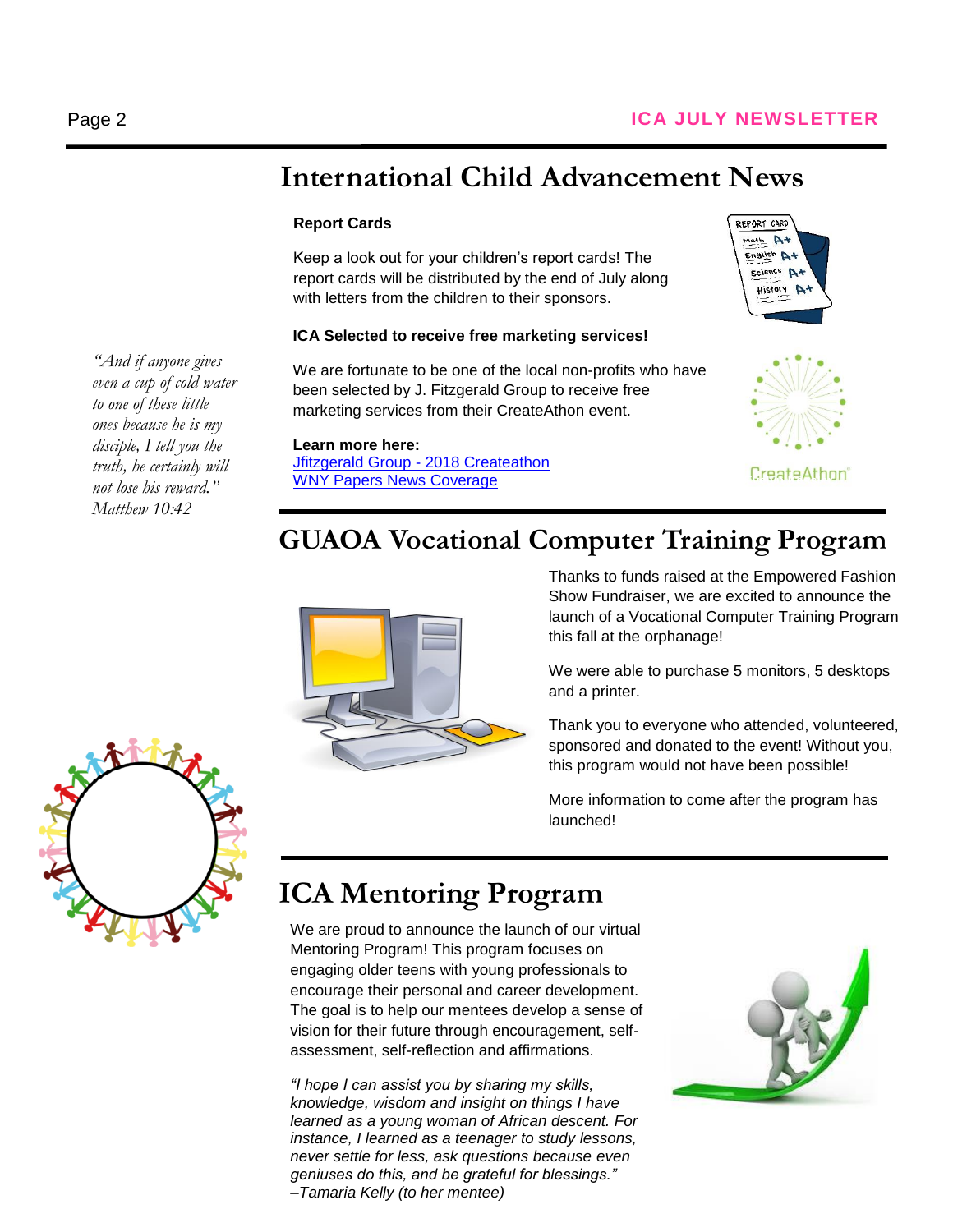# **GUAOA Child Special Feature**

#### **FIFI AGANZE**



Fifi is 12 years old. She is from the Rutchuru Territory which is situated in the Province of North Kivu. Her parents drowned when their boat capsized in lake Vitshumbi as they were out fishing for the day.

She has been at GUAOA Orphanage for over 4 years and has successfully completed 4th grade at EP Pacifique school with a final grade of 66.2%

Fifi was blessed to attend the 2017-2018 school year thanks to a one-time donation, and is currently in need of a sponsor to continue on to 5<sup>th</sup> grade this upcoming school year.



### **Interview with ICA Founder, Evelyn Kessler**



Evelyn was nominated for the  $2^{nd}$  year in a row for an Impact Award by Afrimpact Magazine!

The magazine interviewed Evelyn about all the ways International Child Advancement empowers orphans and disadvantaged children.

Within the interview, Evelyn discusses her motivation behind starting the organization, the impact ICA has, and future goals and plans for the organization.

**Read the full article here:**

**[Afrimpact Magazine Interview](http://afrimpactmagazine.com/english-section/causes/evelyn-kessler-empowers-orphans-and-disadvantaged-children-through-international-child-advancement/)**

# **Mail to GUAOA**

Did you know that you can send mail or a package to the child you sponsor at GUAOA?

If you are sending a package or any correspondence, we ask that you inform us first via e-mail at info@childavdancement.org. This will allow us to alert the orphanage so they are aware a package or letter is on the way.

If you have any questions, please contact us via e-mail or call 1.888.901.4551.



**Mailing Address:** GUAOA Orphanage Attn: Isaac Balume Zibira P.O. Box 456 Gisenyi, Rwanda